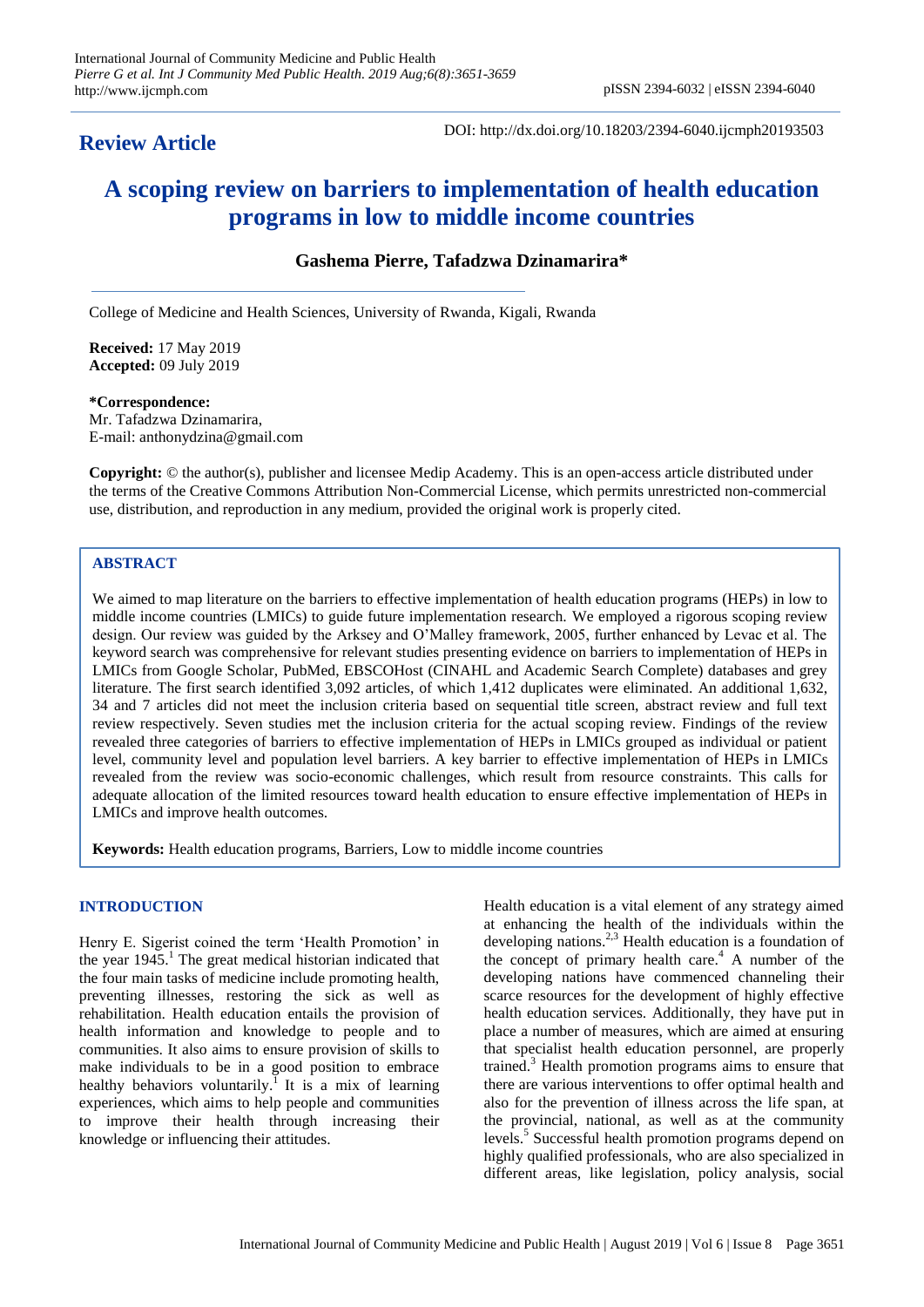psychology, social and behavior change communication, sociology, health journalism and economics.<sup>5</sup>

It has globally been accepted that social and health wellbeing are influenced by numerous factors, some of which are outside the health system that encompass patterns of consumption linked to food and communication, socioeconomic conditions, demographic patterns, family patterns, learning environments, the social and cultural fabric of the societies; sociopolitical and economic changes, which includes global environmental change and commercialization and trade. In a case like that, health issues may be addressed in a highly effective manner through the adoption of a holistic approach through empowering people and communities to take action for their health and also nurturing leadership for public health and encouraging intersectoral action to develop healthy public policies in every sector. Despite the fact that health promotion is not a new concept, it has received an impetus after the Alma Ata declaration. In the recent past, it has significantly evolved via a series of international conferences. 6

The benefits of health education programs (HEPs) are numerous. HEPs build individuals' skills, knowledge, and positive attitudes concerning health. $6-8$  At the same time, health education plays a highly significant role in teaching individuals about mental, physical, emotional, as well as social health. It ensures that individuals are motivated to not only improve but also to maintain their health, to prevent disease, and reduce engagement in risky behaviors.<sup>8</sup> Available evidence shows health education generally affects a number of areas of wellness in a community, which generally include chronic disease awareness, as well as prevention, tobacco use and substance abuse, maternal and infant health, prevention of injury and violence, mental and behavioral health and nutrition, exercise and obesity prevention.<sup>9-11</sup>

While there are a number of benefits, which are linked to HEPs, implementation in low to middle income countries LMICs faces challenges. The aim of this scoping review is therefore to explore reported main barriers to implementation of HEPs in LMICs to guide future implementation research.

# **METHODS**

# *Study design*

We employed a rigorous scoping review design. The review followed the scoping methodology, which was provided by Arksey and O'Malley theoretical framework.<sup>12</sup> This review was consistent with this methodology. It followed the five steps. The first step involved the development of the research questions. The second step involved the identification of the relevant studies; the third step involved the selection of the studies to be included in the review while the fourth step involved the charting of data. The last step involved collating, summarizing and reporting the research results. A scoping review protocol was developed priori but was not registered on PROSPERO as PROSPERO currently does not accept scoping review protocols. Our protocol was and this report will be guided by preferred reporting items for systematic review and meta-analysis protocols (PRISMA-P) 2015 guidelines.

# *Search strategy*

The search terms included a mix of "barriers to health" promotion" or "barriers to health education" and ―challenges‖. Searches were carried out in March 2019 in Google Scholar, and EBSCO Host. Grey literature from Mount Kenya University library was also searched. We retrieved 3,092 publications from the keyword search. Table 1 shows the keyword search implored for each electronic databases and the number of publications retrieved.

#### *Inclusion criteria for study selection*

For an article to be included in the study, it had to provide information concerning barriers or challenges with implementation of HEPs. The context of the studies also had to be LMICs. Additionally, the studies, which were included in the review had to have been published out between the years 2009 to February 2019. Only studies published in English were considered.

# *Exclusion criteria*

Evidence reported from high-income countries, were excluded from the study. Studies conducted before 2009 were excluded from this study. Studies, which were not published in English were also excluded from the study.

# *Charting data*

Two researchers extracted data. Details of the research population, research context, research aims and methods and the research findings were recorded. Formal quality assessment was not carried out in line with the scoping review methodology and due to the fact that there was a small number of papers reviewed and also because of the heterogeneity of the topics and study types. Table 2 details characteristics of the included studies.

We extracted data linked to the research question through the use of content thematic analysis approach. We employed NVivo version 12 for thematic content analysis.

# **RESULTS**

The first search identified 3,092 articles. We imported all 3,092 articles into EndNote X9 library. Thereafter, 1, 412 duplicates were eliminated. This left 1,680 articles for title screening. An additional 1,632 were excluded. This left 48 articles for abstract screening. Two independent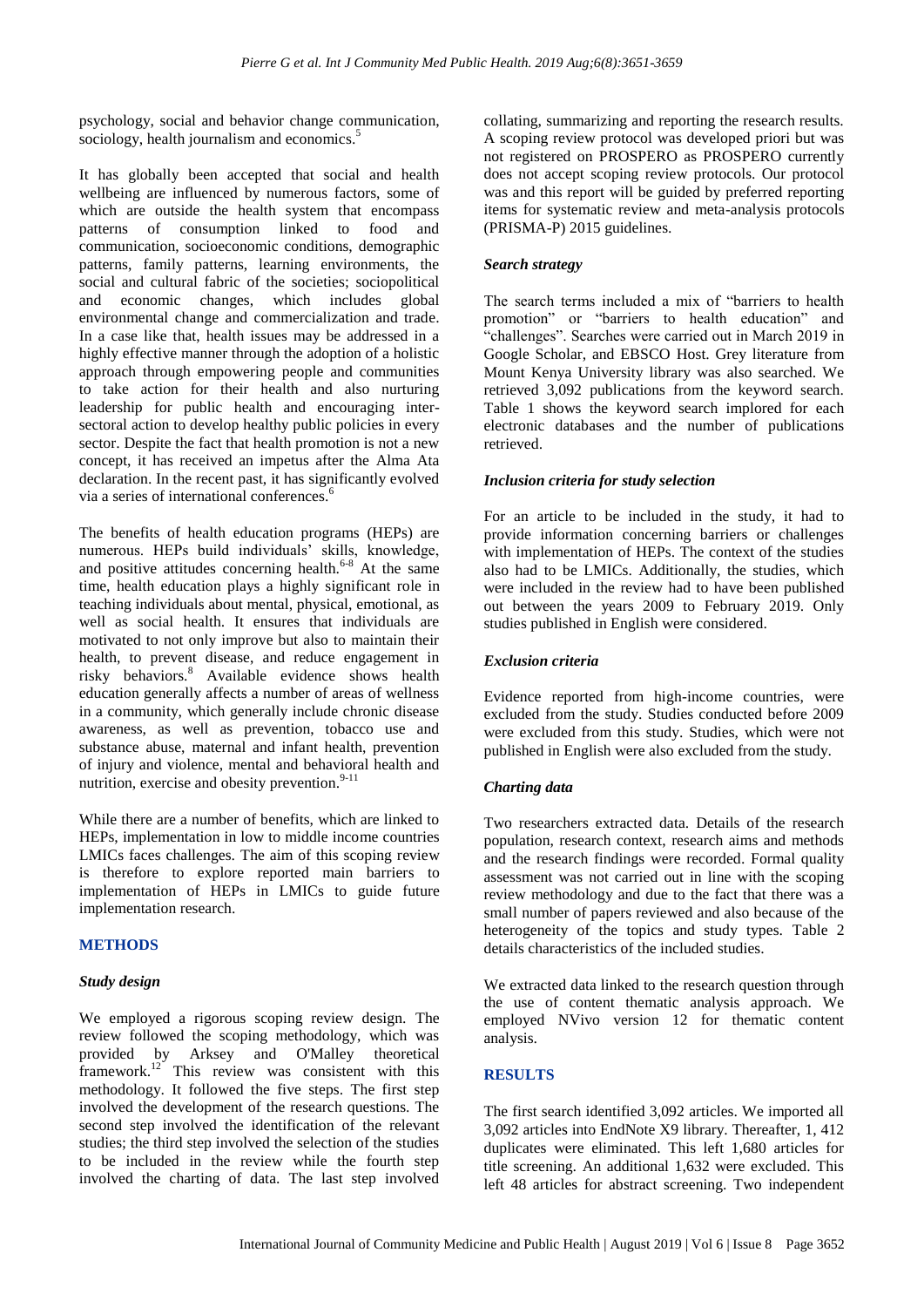reviewers screened the abstracts for eligibility. Discrepancies between reviewers were resolved by discussion. An additional 34 articles were excluded based on screening of abstracts. This left 14 papers, which were subject to full article screening. Two independent reviewers screened the full text articles for eligibility. There were no discrepancies between the two reviewers.

Supplemental file 1 provides details on the 14 full text articles screened for eligibility. Seven studies met the inclusion criteria and were included in the actual review. Table 2 details the characteristics of the included studies. Supplemental file 2 details tools used for abstract and full screen reviews. At abstract screening stage, in cases were classification of study setting (LMICs or high income country), we assumed it was LMIC and proceeded for full text review. A detailed PRISMA flow chat is available on Figure 1.





# *Findings*

The main aim of the review was to explore reported evidence of barriers to implementation of HEPs in LMICs. Here we present our findings grouped into three main categories; individual or patient level, community level and population level barriers.

### *Individual level barriers to implementation of health education programs in low to middle income countries*

Evidence reported a number of individual level barriers to effective implementation of health education programs in low to middle income nations. The findings of a study carried out by Varming et al noted that some patients do not take up health education programs directed for them due to reasons related to literacy, disease burden, as well as socioeconomic challenges.<sup>13</sup> Similarly, Rohleder et al reported discomfort about issues of sexuality and disability as a barrier to effective implementation of HIV HEPs among people with disabilities in South Africa.<sup>14</sup>

### *Community level barriers to implementation of health education programs in low to middle income countries*

Two studies reported evidence of community level barriers to implementation of HEPs in LMICs. Evidence from Wierenga et al indicated that the main barrier is the fact that process evaluations are not carried out in a manner that is highly systematic.<sup>15</sup> Poor quality of the process evaluations is mostly resulting in a lack of systematically measured barriers/facilitators to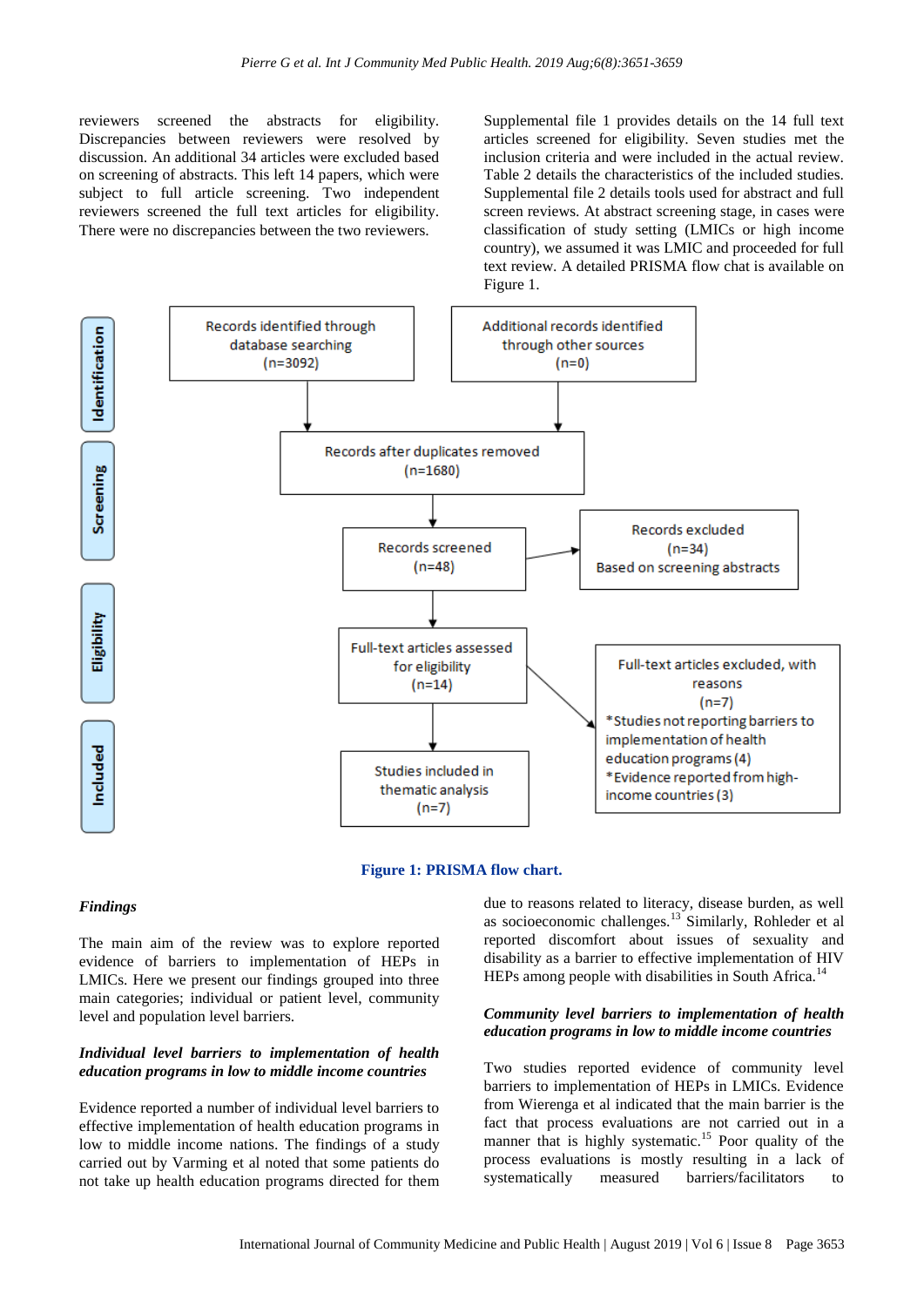implementation of HEPs.<sup>15</sup> This in turn leads to poor implementation of HEPs.

Additional evidence from Semira et al revealed that lack of time and training were major barriers, which hindered the involvement in HEPs.<sup>16</sup>

#### **Table 1: Results from keyword search in electronic databases.**

| <b>Keywords Search</b>                                                                                                                                                                                                                                                                                                                                                                  | Date of search | <b>Search engine used</b>                                 | <b>Number of publications</b><br>retrieved |
|-----------------------------------------------------------------------------------------------------------------------------------------------------------------------------------------------------------------------------------------------------------------------------------------------------------------------------------------------------------------------------------------|----------------|-----------------------------------------------------------|--------------------------------------------|
| ((low[All Fields] AND<br>middle[All Fields] AND<br>("income"[MeSH Terms] OR<br>"income"[All Fields]) AND<br>countries[All Fields]) AND<br>("barriers"[MeSH Terms] OR<br>"challenges"[All Fields]))<br>AND (("health<br>education"[MeSH Terms] OR<br>("health"[All Fields] AND<br>"education"[All Fields]) OR<br>"health education"[All<br><b>Fields</b> ]) AND programs[All<br>Fields]) | 20/03/19       | Google scholar                                            | 1,890                                      |
| <b>Keywords search</b>                                                                                                                                                                                                                                                                                                                                                                  | Date of search | Search engine used                                        | Number of publications<br>retrieved        |
| low AND middle AND<br>"income" AND countries<br><b>AND</b> "barriers" OR<br>"challenges" AND health<br>education OR "health" AND<br>"education" OR health<br>education AND programs                                                                                                                                                                                                     | 25/3/2019      | PubMed                                                    | 733                                        |
| <b>Keywords search</b>                                                                                                                                                                                                                                                                                                                                                                  | Date of search | Search engine used                                        | Number of publications<br>retrieved        |
| low AND middle AND<br>"income" AND countries<br><b>AND "barriers" OR</b><br>"challenges" AND health<br>education OR "health" AND<br>"education" OR health<br>education AND programs                                                                                                                                                                                                     | 25/3/2019      | <b>EBSCOHost</b><br>CINAHL<br>Academic Search<br>Complete | 469                                        |
| <b>Total publications</b>                                                                                                                                                                                                                                                                                                                                                               |                |                                                           | 3,092                                      |

# *Population level barriers to implementation of health education programs in low to middle income countries*

We coded three studies that reported evidence on population level barriers to effective implementation of HEPs in LMICs.

Silva et al revealed that some of the major challenges to implementation of HEPs include financing challenges as well as the general lack of inter-sectoral partnerships.<sup>17</sup>

Another perspective from Borghini et al from some middle income countries indicated that despite the fact that numerous institutions are very active in the field of workplace health promotion for elderly (WHP4E), their efforts are still isolated and randomly distributed.<sup>18</sup> The scholars hence recommended a strengthened cooperation

between various governmental institutions and the enterprise industry. The scholars indicated that this could be highly beneficial in facilitating and endorsing the use of WHP4E programs and policies.<sup>18</sup>

Based on the findings of Charan et al any program's inadequacy in attaining its goal is brought about by factors, which include: technical insufficiency, factors, which include: technical administrative inanity as well as operational incapacity.<sup>1</sup> Poor communication concerning the health benefits as a result of the general lack of awareness, poor usage of healthcare informatics, inadequate management training, inadequate financial resources as well as limited collaboration with the other healthcare organizations are some of the leading barriers to the failure of HEPs.<sup>19</sup>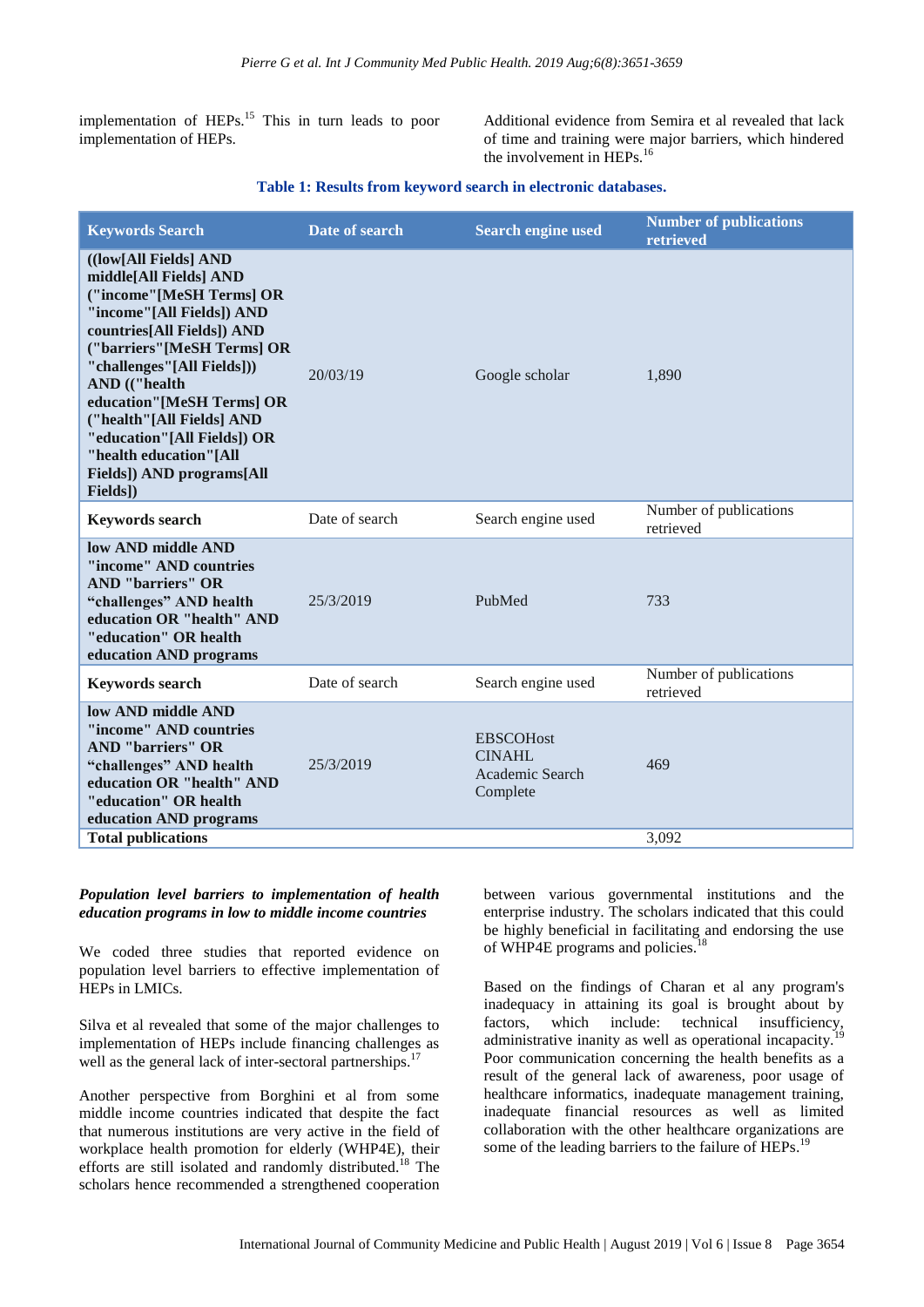|  | Table 2: Characteristics of included studies. |  |  |
|--|-----------------------------------------------|--|--|
|--|-----------------------------------------------|--|--|

| No.                     | <b>Author</b><br>(publication year) | <b>Study title</b>                                                                                                                       | Aim                                                                                                                                                                                                                                                                                                                                      | <b>Study design</b>                                     | <b>Main findings</b>                                                                                                                                                                                         | <b>Conclusions</b>                                                                                                                                                                                                                                                  |
|-------------------------|-------------------------------------|------------------------------------------------------------------------------------------------------------------------------------------|------------------------------------------------------------------------------------------------------------------------------------------------------------------------------------------------------------------------------------------------------------------------------------------------------------------------------------------|---------------------------------------------------------|--------------------------------------------------------------------------------------------------------------------------------------------------------------------------------------------------------------|---------------------------------------------------------------------------------------------------------------------------------------------------------------------------------------------------------------------------------------------------------------------|
| $\mathbf{1}$            | Varming et al<br>(2015)             | Addressing<br>challenges and<br>needs in patient<br>education<br>targeting hardly<br>reached patients<br>with chronic<br>diseases.       | Explore challenges,<br>wishes, and needs of<br>hardly reached people<br>with diabetes for patient<br>education program format<br>and content.                                                                                                                                                                                            | <b>Cross</b><br>sectional,<br>qualitative               | Patients do not take up health<br>education programs directed for<br>them due to reasons related to<br>literacy, disease burden, as well<br>as socioeconomic challenges.                                     | It thus strived to address more specifically<br>both the challenges that these hardly<br>reached patients face in relation to patient<br>education programs and the challenges<br>educators face when conducting patient<br>education with hardly reached patients. |
| $\boldsymbol{2}$        | Silva et al (2015)                  | Health promotion:<br>challenges<br>revealed in<br>successful<br>practices.                                                               | To examine successful<br>practices of health<br>promotion in health,<br>education, culture, welfare<br>and sport, leisure and to<br>identify the elements of<br>success and challenges in<br>the field.                                                                                                                                  | Cross<br>sectional,<br>qualitative.                     | Major challenges to<br>implementation of health<br>education programs include<br>financing challenges as well as<br>the general lack of inter-sectoral<br>partnerships.                                      | The results of the study indicate a<br>conceptual and methodological uncertainty<br>about health promotion as evidenced by<br>conflicting objects and contradictory<br>purposes.                                                                                    |
| $\mathbf{3}$            | Wierenga et al<br>(2013)            | What is actually<br>measured in<br>process<br>evaluations for<br>worksite health<br>promotion<br>programs: A<br>systematic review        | to: $(1)$ further our<br>understanding of the<br>quality of process<br>evaluations alongside<br>effect evaluations for<br>worksite health promotion<br>programs, (2) identify<br>barriers/facilitators<br>affecting implementation,<br>and $(3)$ explore the<br>relationship between<br>effectiveness and the<br>implementation process. | Systematic<br>review of<br>randomized<br>control trials | Poor quality of the process<br>evaluations is mostly resulting in<br>a lack of systematically measured<br>barriers/facilitators to<br>implementation of health<br>education programs                         | Process evaluations are not systematically<br>performed alongside effectiveness studies<br>for worksite health promotion program.                                                                                                                                   |
| $\overline{\mathbf{4}}$ | Borghini et al<br>(2016)            | Institutional<br>analysis of<br>workplace health<br>promotion for<br>elderly in 10<br>Countries: Pro-<br>$Health65+$<br>Umberto Moscato. | To review the programs of<br>workplace health<br>promotion for elderly<br>(WHP4E) and analyze the<br>institutions involved in<br>them.                                                                                                                                                                                                   | Systematic<br>review                                    | Despite the fact that numerous<br>institutions within are very active<br>in the field of workplace health<br>promotion for elderly (WHP4E),<br>their efforts are still isolated and<br>randomly distributed. | The scholars therefore recommend a<br>strengthened cooperation between<br>Governmental institutions and enterprise<br>sector.                                                                                                                                       |

International Journal of Community Medicine and Public Health | August 2019 | Vol 6 | Issue 8 Page 3655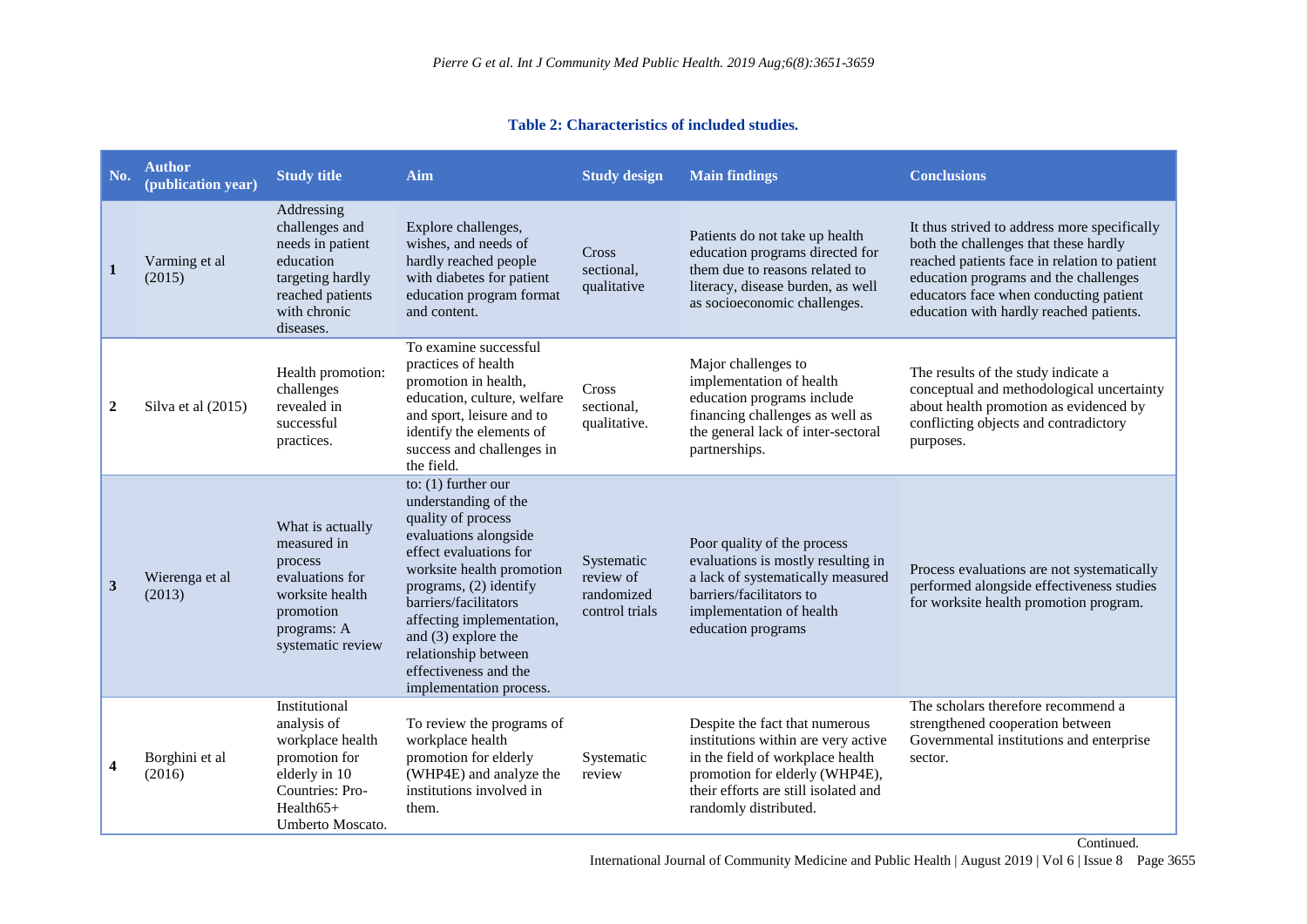| No. | <b>Author</b><br>(publication year) | <b>Study title</b>                                                                                                                      | Aim                                                                                                                                                                                                                                     | <b>Study design</b>        | <b>Main findings</b>                                                                                                                                                                                                                                                                                                                                                         | <b>Conclusions</b>                                                                                                                                                                                                                                                                                                                                          |
|-----|-------------------------------------|-----------------------------------------------------------------------------------------------------------------------------------------|-----------------------------------------------------------------------------------------------------------------------------------------------------------------------------------------------------------------------------------------|----------------------------|------------------------------------------------------------------------------------------------------------------------------------------------------------------------------------------------------------------------------------------------------------------------------------------------------------------------------------------------------------------------------|-------------------------------------------------------------------------------------------------------------------------------------------------------------------------------------------------------------------------------------------------------------------------------------------------------------------------------------------------------------|
| 5   | Charan et al (2016)                 | <b>Health Programs</b><br>in a Developing<br>Country-why do<br>we Fail?                                                                 | The study sought to<br>explore some of the main<br>barriers to HEP in India. It<br>established that some of<br>the main barriers include<br>technical insufficiency,<br>administrative inanity as<br>well as operational<br>incapacity. | Systematic<br>review.      | Poor communication concerning<br>the health benefits as a result of<br>the general lack of awareness,<br>poor usage of healthcare<br>informatics, inadequate<br>management training, inadequate<br>financial resources as well as<br>limited collaboration with the<br>other healthcare organizations are<br>some of the leading barriers to the<br>failure of the programs. | The study concluded that mitigation of<br>poverty, minimization of inequalities,<br>proper financing of the health care,<br>supporting public health information<br>system, health education and<br>communication and positive life style<br>changes are some of the highly significant<br>domains on which the overall success of<br>the programs depends. |
| 6   | Semira et al (2014)                 | Health promotion<br>and health<br>education:<br>perception,<br>barriers and<br>standard of<br>practices of<br>community<br>pharmacists. | To examine community<br>pharmacists self-reported<br>practice, perception and<br>barriers to take part in<br>health education and<br>promotion services.                                                                                | Cross sectional<br>survey. | Lack of time $(60\%)$ and training<br>(40%) were major barriers, which<br>hindered the involvement in<br>health education programs.                                                                                                                                                                                                                                          | Despite revealed challenges, the<br>community pharmacists believe that their<br>involvement in health-promotion activities<br>could improve the publics' health and the<br>state of their profession.                                                                                                                                                       |
|     | Rohleder et al<br>(2012)            | Challenges to<br>providing HIV<br>prevention<br>education to youth<br>with disabilities in<br>South Africa.                             | To explore the extent to<br>which HIV education is<br>reached to people with<br>disabilities in South<br>Africa, and the challenges<br>faced by educators<br>providing HIV prevention<br>education to learners with<br>disabilities.    | Cross sectional<br>survey. | Barriers to communication;<br>discomfort about issues of<br>sexuality and disability;<br>disagreements among staff about<br>what is appropriate content for<br>sexual health education; and fears<br>of promoting sexual activity.                                                                                                                                           | Scholars reveal a need for HIV prevention<br>education to be specifically customized to<br>the needs of the specific population.                                                                                                                                                                                                                            |

# *Pierre G et al. Int J Community Med Public Health. 2019 Aug;6(8):3651-3659*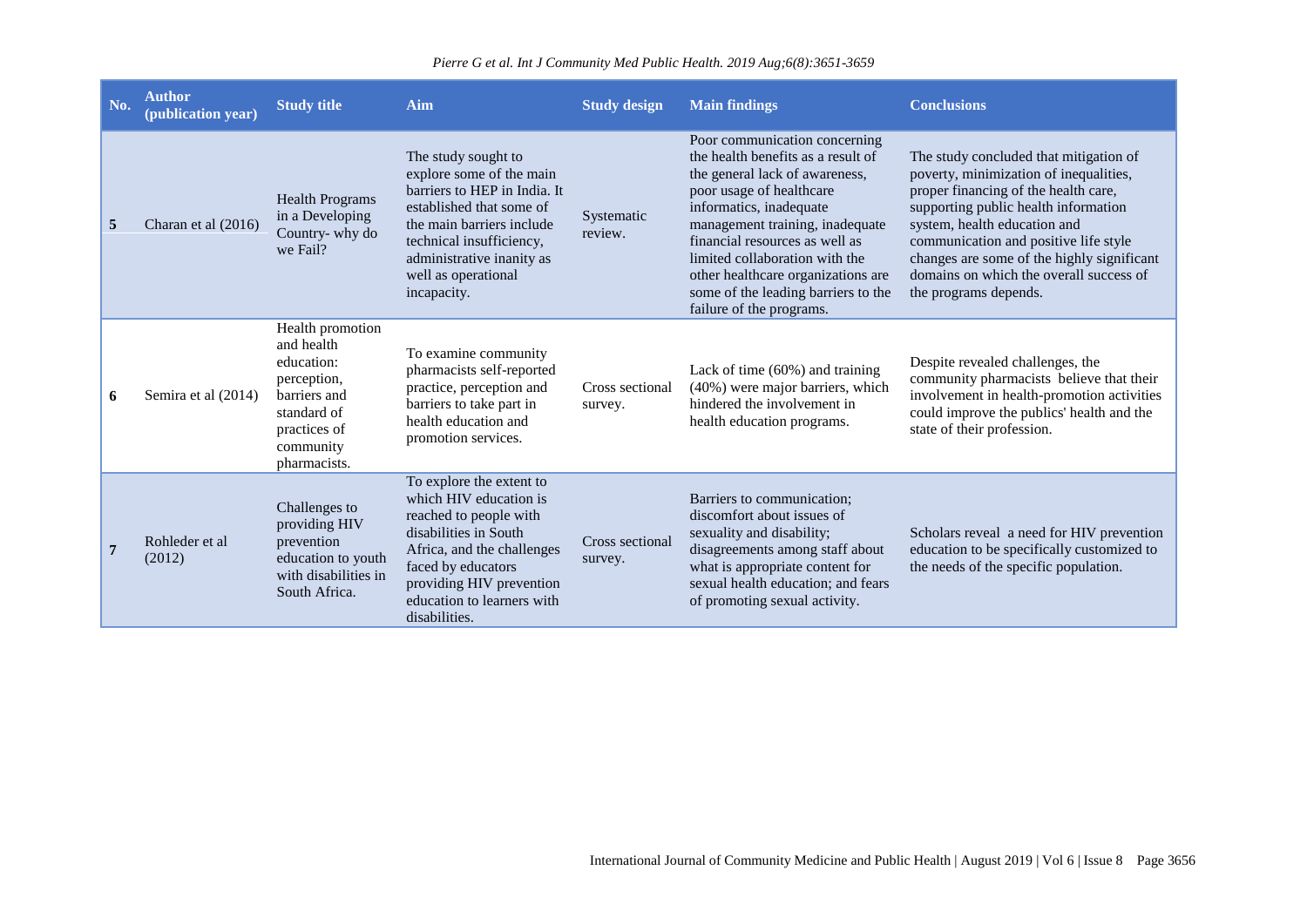# *Strategies to address barriers to implementation of health education programs in low to middle income countries*

For individual or patient related barriers, self-care skill development is one major strategy, which was recommended by the Timmerman et al.<sup>20</sup> The scholar further proposes approaches that entails helping people to be in a position to develop the self-care skills, which are required for behaviour change. People can learn skills like ways of setting measurable, realistic, goals and ways of developing strategies with the aim of attaining the given goals, like planning for barriers as well as effectively addressing social support.

Ory, Jordon and Bazzarre, and Pender, Murdaugh, and Parsons 2006, noted the need for healthcare professionals, researchers, healthcare consumers, as well as health policy experts to ensure that much attention is placed on different strategies of dealing with barriers in order to ensure that multiple and highly innovative solutions are developed as this will play a highly significant role in ensuring that the three kinds of barriers, which include individual level barriers are addressed effectively and efficiently.<sup>21,22</sup> There is need for individualized interventions and collaborative partnerships with the communities and policy changes.<sup>22</sup>

A different study carried out by Martinez et al indicated that identification of the barriers as well as the enablers is highly useful during the design of implementation strategies for health promotion within the primary health care centers.<sup>23</sup> They noted that in order to ensure effective implementation of the health programs, some of the main measures, which can be put in place include having adequate resources, and making sure that internal implementation leaders are formally appointed.<sup>23</sup> A study by Gayle, aimed to effectively address some of the main barriers to health promotion in underserved women.<sup>24</sup> The researcher noted that in order to develop highly effective health-promotion interventions for the underserved women, individual barriers ought to be addressed in a manner that is highly effective and efficient. There is need to address individual level barriers in order to ensure effective implementation of HEPs and improve health outcomes.

For community level barriers, the findings of noted that the need for health-promotion interventions to be culturally relevant.<sup>25,26</sup> They further note that this has the ability to avoid the drawback of overgeneralizing and assuming that same barriers are applicable to every member of a cultural group, thereby reducing the diversity in the given cultural groups.

Finally, goal setting in the context of health promotion has been recommended as the most important intervention effect as a strategy to effectively address barriers to implementation of HEPs. These goals need a plan with the relevant strategies to promote goal achievement, which includes dealing with the barriers.<sup>27</sup>

This highly flexible approach can be adapted to various health-promotion program formats and in almost all contexts including LMICs.

# **DISCUSSION**

The main aim of this study was to explore evidence on barriers to effective implementation of HEPs in LMICs. We were able to identify relevant literature to answer the research question. A similar study from a high income country by Harris et al grouped the challenges into contextual challenges, readiness challenges and capacity challenges.<sup>28</sup> In tandem, Rongen et al, revealed challenges that include privacy-related barriers and beliefs concerning health at work, social-cognitive factors, as well as poor self-perceived health status.<sup>2</sup>

At healthcare provider level, the findings of a research done by revealed that primary care professionals generally show resistance to implementation citing barriers in clinical practice like workload, lack of knowledge and problems, which are connected to professional-patient relationship.<sup>29</sup> At the same level, revealed that health promotion practices are affected by numerous institutional barriers, which includes inadequate funding for the programs, restrictive institutional policies, as well as the general lack of linguistically and culturally appropriate health resources.<sup>30</sup>

The aim of was to explore barriers and facilitators in the implementation of a health course for adults with mild or moderate intellectual disabilities.<sup>31</sup> The findings of the research indicate that one of the main challenges being faced is the general lack of support in the physical and social environment, to adequately support the application of new skills. The researchers also noted empowerment issues. 31

We report national level barriers to effective implementation of HEPs in LMICs. Earlier work by Jacob, also indicated that the administrative and political leadership, financial commitments, increased human resources, supervision as well as monitoring were crucial for successful implementation of national health education programs. $32$  Though the study was focused on psychiatric conditions in LMICs, reported barriers of professional apathy, financial barriers, as well as delivery barriers can be extrapolated to our findings.

# *Limitations*

A limitation of the review is the potential to miss relevant articles given that the findings will be limited to articles published in English.

# **CONCLUSION**

Different barriers to effective implementation of HEPs in LMICs have been discussed in this paper. Based on the findings, barriers to implementation of HEPs in LMICs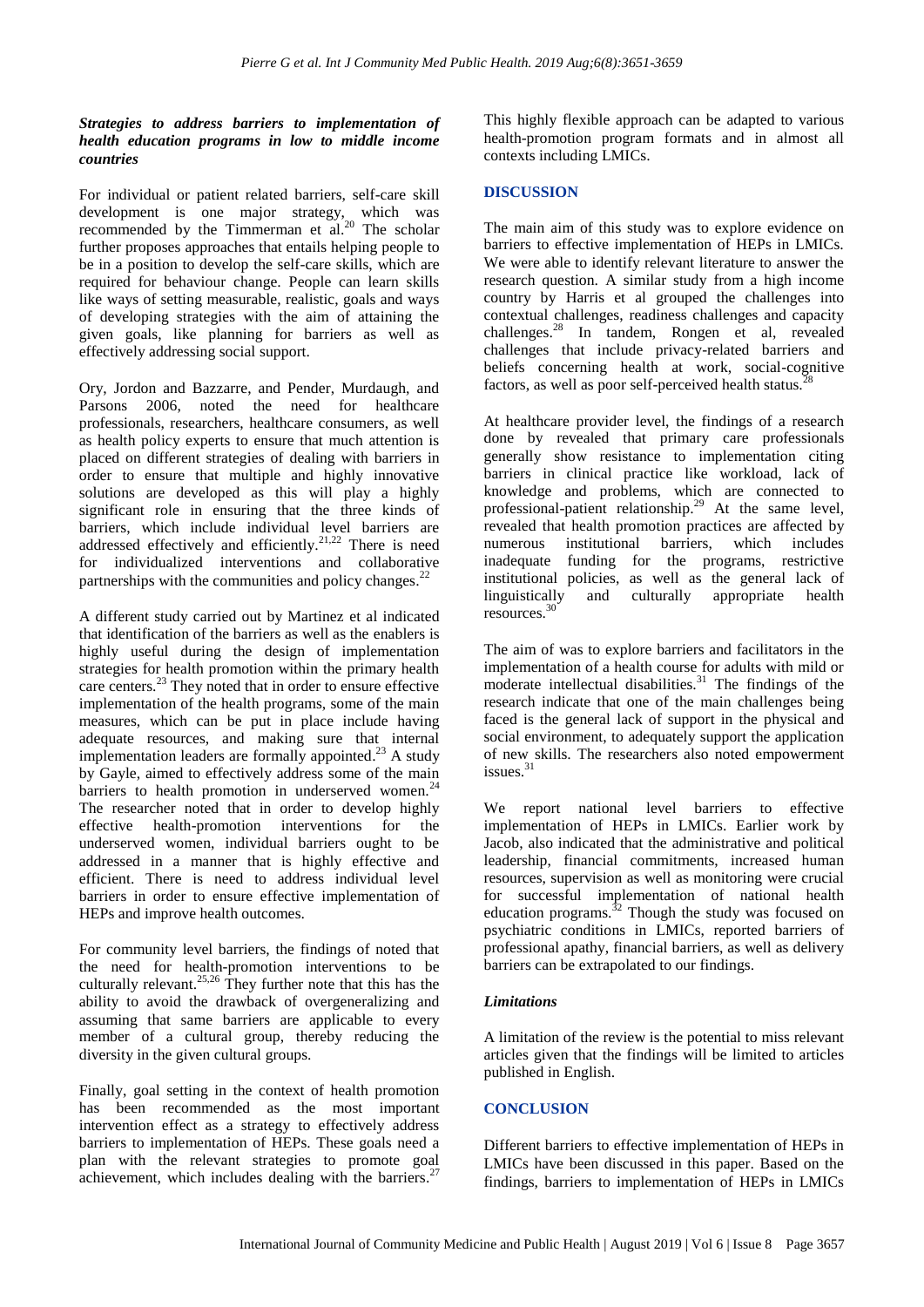range from individual or patient barriers to population level. Socio-economic challenges, which result from resource constraints remain a key barrier to effective implementation of HEPs in LMICs. This calls for adequate allocation of resources toward health education to ensure effective implementation of HEPs in LMICs to improve health outcomes.

# **ACKNOWLEDGEMENTS**

The authors would like to extend their appreciation to the UKZN Systematic Review Services, College of Health Sciences, University of KwaZulu-Natal for supporting the development of this research study.

*Funding: No funding sources Conflict of interest: None declared Ethical approval: Not required*

# **REFERENCES**

- 1. Kumar S, Preetha G. Health promotion: an effective tool for global health. Indian J Community Med. 2012;37(1):5-12.
- 2. Hubley JH. Community development and health education. J Institute Health Educ. 1980;18:113-20.
- 3. Hubley JH. Principles of health education. Br Med J. 1984;289:1054-6.
- 4. WHO/Unicef Primary Health Care. Report of the International Conference on Primary Health Care (Alam Ata Declariation). WHO, Geneva. 1980.
- 5. Coe G, de Beyer J. The imperative for health promotion in universal health coverage. Glob Health Sci Pract. 2014;2(1):10-22.
- 6. Pearson M, Chilton R, Wyatt K, Abraham C, Ford T, Woods HB, et al. Implementing health promotion programmes in schools: a realist systematic review of research and experience in the United Kingdom. Implement Sci. 2015;10:149.
- 7. Lobo R, Petrich M, Burns SK. Supporting health promotion practitioners to undertake evaluation for program development. BMC Public Health. 2014;14:13-5.
- 8. Darlington EJ, Violon N, Jourdan D. Implementation of health promotion programmes in schools: an approach to understand the influence of contextual factors on the process?. BMC Public Health. 2018;18(1):163.
- 9. Gucciardi E, Cameron JI, Liao CD, Palmer A, Stewart DE. Program design features that can improve participation in health education interventions. BMC Med Res Methodol. 2007;7:47.
- 10. Cancelliere C, Cassidy JD, Ammendolia C, Côté P. Are workplace health promotion programs effective at improving presenteeism in workers? A systematic review and best evidence synthesis of the literature. BMC Public Health. 2011;11:395.
- 11. Backman DR, Kohatsu ND, Paciotti BM, Byrne JV, Kizer KW. Health Promotion Interventions for

Low-Income Californians Through Medi-Cal Managed Care Plans, 2012. Prev Chronic Dis. 2015;12:196.

- 12. Arksey H, O'Malley L. Scoping studies: Towards a Methodological Framework. Int J Soc Res Methodol. 2005;8:19–32.
- 13. Varming AR, Torenholt R, Møller BL, Vestergaard S, Engelund G. Addressing challenges and needs in patient education targeting hardly reached patients with chronic diseases. Indian J Endocrinol Metab. 2015;19(2):292-5.
- 14. Rohleder P, Swartz L, Schneider M, Eide AH. Challenges to providing HIV prevention education to youth with disabilities in South Africa. Disability Rehab. 2012;34(8):619-24.
- 15. Wierenga D, Engbers LH, Van Empelen P, Duijts S, Hildebrandt VH, Van Mechelen W. What is actually measured in process evaluations for worksite health promotion programs: A systematic review. BMC Public Health. 2013;17:1190.
- 16. Beshir SA, Bt Hamzah NH. Health promotion and health education: perception, barriers and standard of practices of community pharmacists. Int J Health Promotion Educ. 2014;52(4):174-80,
- 17. Silva KL, Sena RR, Belga SM, Silva PM, Rodrigues AT. Promoção da saúde: desafios revelados em práticas exitosas (Health promotion: challenges revealed in successful practices). Rev Saude Publica. 2014;48(1):76-85.
- 18. Borghini A, Poscia A, La Milia DI, Milovanovic S, Stojanovic J, Pattavina F, et al. Institutional analysis of workplace health promotion for elderly in 10 Countries: Pro-Health65+ Umberto Moscato. Eur J Public Health. 2016;26(suppl\_1):ckw166-085.
- 19. Mohapatra SC, Sengupta P. Health Programs in a Developing Country- why do we Fail? Health Systems Policy Res. 2016;3:1-7.
- 20. Timmerman GM. Using self-care strategies to make lifestyle changes. J Holistic Nursing. 1999;17(2):169-83.
- 21. Ory MG, Jordon PJ, Bazzarre T. The Behavior Change Consortium: setting the stage for a new century of health behavior-change research. Health Educ Res. 2002;17(5):500-11.
- 22. Pender NJ, Murdaugh CL, Parsons MA. Health Promotion in Nursing Practice. 5th ed. Upper Saddle River, NJ: Prentice-Hall; 2006.
- 23. Martinez C, Bacigalupe G, Cortada JM, Grandes G, Sanchez A, Pombo H, et al. The implementation of health promotion in primary and community care: a qualitative analysis of the 'Prescribe Vida Saludable' strategy. BMC Fam Pract. 2017;18(1):23.
- 24. Timmerman GM. Addressing barriers to health promotion in underserved women. Fam Community Health. 2007;30(1):34-42.
- 25. Crane PB, McSweeney JC. Exploring older women's lifestyle changes after myocardial infarction. MedSurg Nursing. 2003;12:170-6.